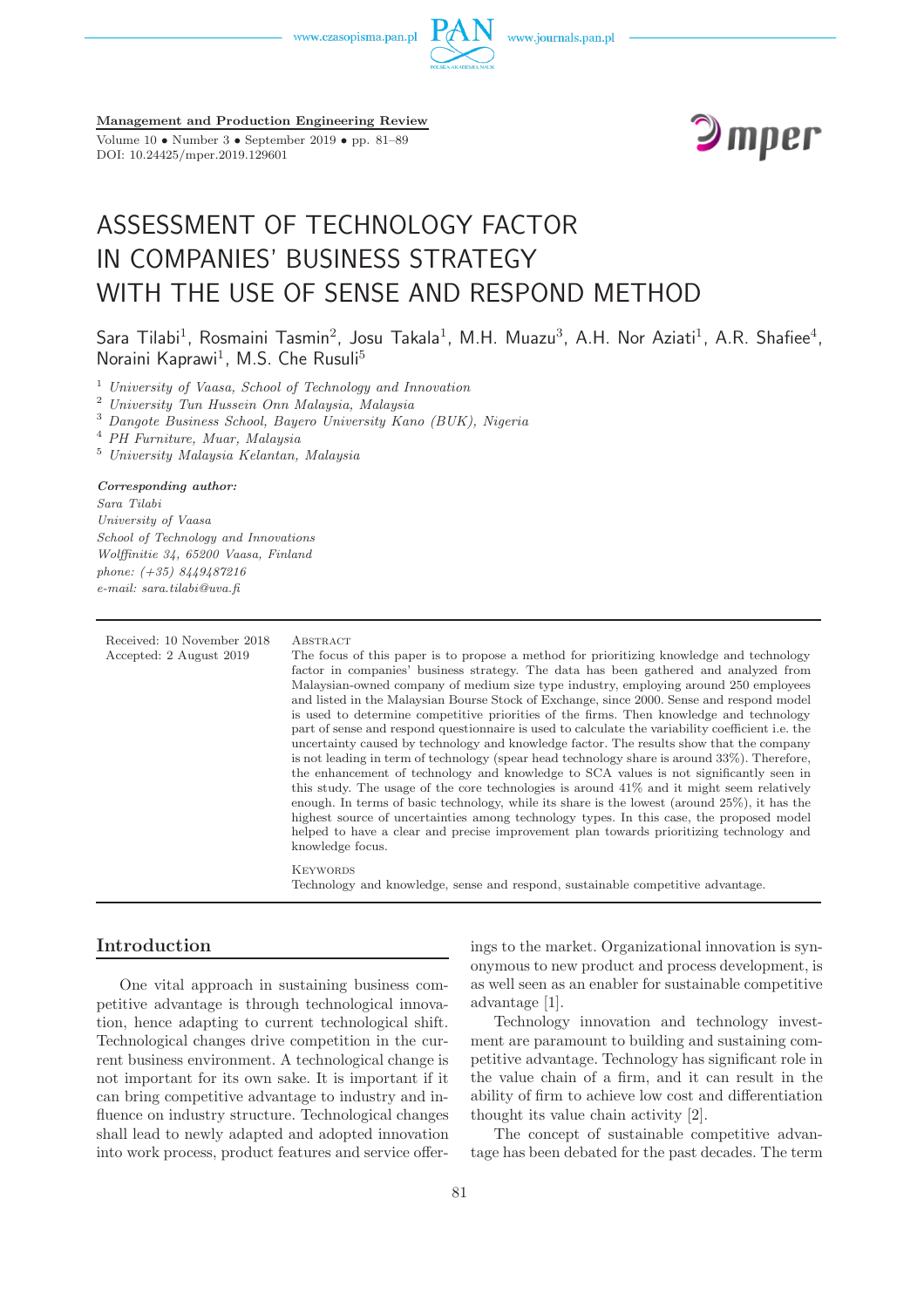

## *Management and Production Engineering Review*

"sustainable competitive advantages" was defined by Porter in 1985 as a firm basic type of competitive strategy. He classified three generic enterprise strategies: overall cost leadership, differentiation and segmentation. Later on Barney [3] has made a closer definition by uttering as: "A firm is said to have a sustainable competitive advantage when it is implementing a value creating strategy not simultaneously being implemented by any current or potential competitors and when these other firms are unable to duplicate the benefits of this strategy [3]. Porter [4] argued that sustainable competitive advantage is underpinned by differentiation of distinctive knowledge of product's quality and technology used. This notion has evolved over time to mean maintaining business capabilities that create atmosphere suitable for customers to enjoy greater value [4].

Those competitive advantages that deliver value to customers, uneasy to copy by competitors, and that merit organizational performance are what make up sustainable competitive advantage [5]. Organizational performance is dependent on competitive advantage [6, 7]. Organizational competitiveness in the current economic development is often exploited for survival and stability by firms [8]. An imperative feature of competitive advantage is the manner activities fit and fortify one another [9]. Competitive advantage is thus a combination of resources, interlinked features and activities of an organization better than competitors.

As resource and product are two sides of a coin for firms, Wernerfelt [10] suggests that analyzing a firm from the resource side has more benefit rather than from the product side. He defines resources as "anything that might be thought of as a strength or weakness of a given firm". Resources can bring competitive advantages to the firm because they help companies to achieve opportunities or avoid threats, they are rare or hard to imitate and have no direct substitutes [3]. Even the resource base view theory, according to Wang [11] paid emphasis to internal resources facilitates organizational competitiveness in the environment. These internal resources could be physical assets, knowledge assets as well as human resources capital all put together makes up firms' capabilities [11]. However, some people are of the view that capabilities give rise to competitive advantage and not resources because resources are considered as source of capabilities [12] and as such do not contribute to sustainable competitive advantage [13].

What then firm capabilities stands for? To some is the ability to develop, combine, and restructure internal and external competencies [14], a capacity of deploying organizational resources into a combi-

nation of processes to address the dynamism of business environment [13]. Management capabilities can thus be argued that Teece et al. [14] "it's a combination and integration of organizational, functional and technological skills, management of research and development, product and process development, technology transfer, intellectual property, manufacturing, human resources, and organizational learning".

One of the main challenges in sustainable competitive advantage is to consider how much company's resource allocation supports its business strategy. According to Liu [15], the main idea behind the implementation of SCA is to find the critical attributes in resource allocation trough sense and respond methodology. These critical attributes provide us improvement plan to enhance company's strategy and gain sustainable competitive advantages. Broadly speaking, challenges of sustainable competitive advantage as opined by Amit and Shoemaker [13] are identifying, developing, protecting, and deploying resources and capabilities for the sustenance of market advantage.

Considering product life cycle, there are three different level of technologies in any firms: Basic, core, speared head. Considering the effect of technology on resource allocation and critical factor indices, firms are facing with one important question: In which technology they need to invest to gain higher competitive advantages. Answering to this question require to detect which technology supports firm business strategy (in terms of differentiation or cost reduction) and which brings mainly uncertainties in return. Answering this question helps companies to out-source some technology related activities and invest on some other technology innovation to achieve higher competitive advantages.

The goal of this paper is to propose a tool (guide line) for decision maker to evaluate their technology strategy regarding their desired business strategy. The rest of this paper is structured as follow: first it brings theory background about different tools and concepts such as sense and respond (S&R) method, critical factor indices, business strategy and technology and knowledge effect. The sample of questionnaire is described and then the case and results are presented. Finally, discussion and conclusion follow.

### **Theory background**

#### **Manufacturing strategy**

Success and survival of business for long term goal depends on its ability to engage in useful production, which requires continuous resources deploy-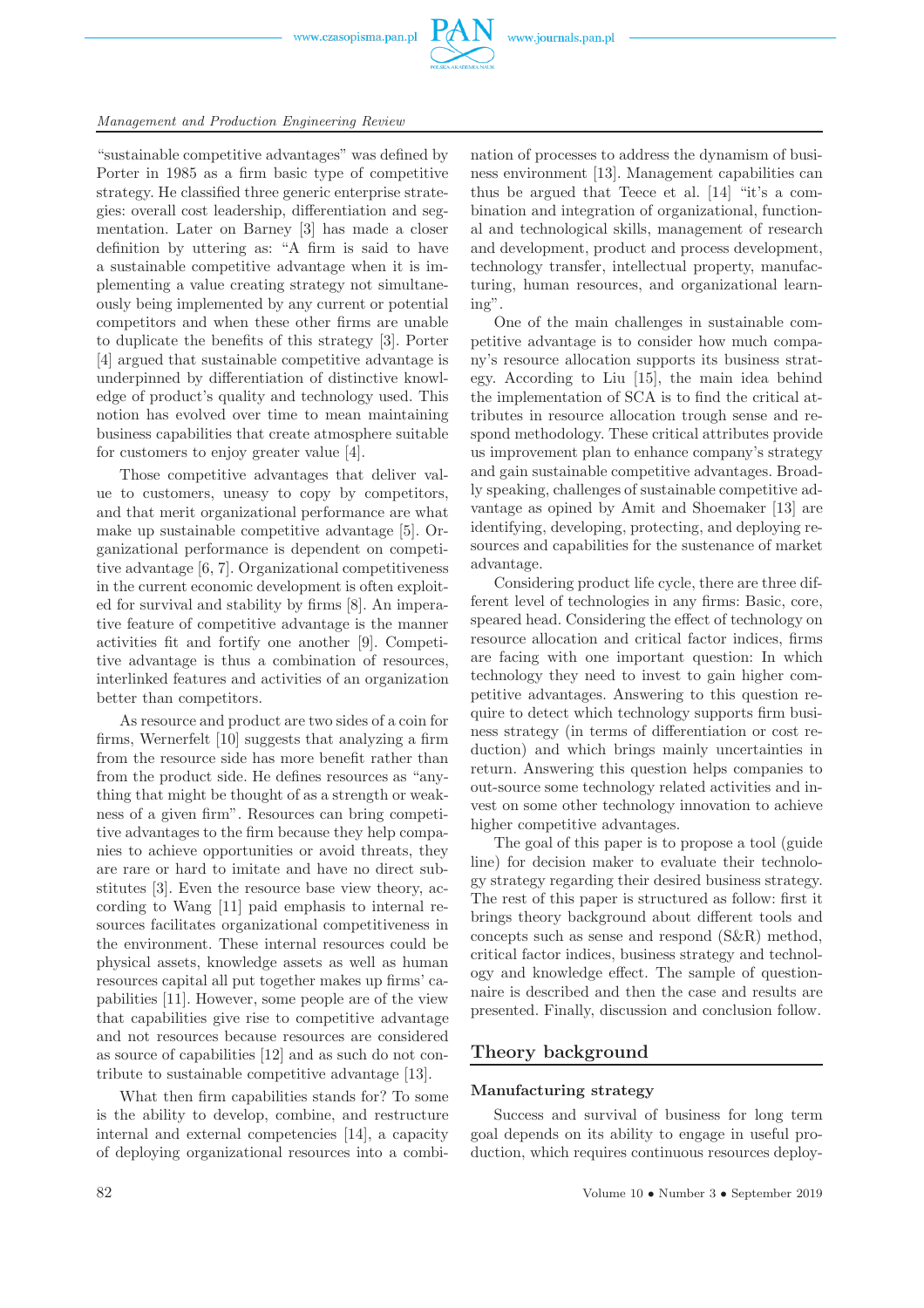

ment decisions for manufacturing activities. These decisions and action so chosen is regarded as strategy. Strategy can be defined as "the pattern or plan that integrates an organization's major goals, policies and action sequences into a cohesive whole" [16]. Manufacturing strategy as a concept is seen as the exploit of material goods of the manufacturing function to attain competitive advantage [17]. Similarly, manufacturing strategy is understood as a steady pattern of manufacturing decision making that is aligned with firm's corporate strategy [18]. Therefore, it is a tool for holding on to firms manufacturing capabilities as a competitive gain for the realization of organizational goals.

There are different types of strategy topology which mangers and decision makers implement in a business. One of them is miles a snow topology which classifies business strategy in four groups: prospector, analyzer, defender and reactor. This classification supports managers in front of external environment. The definition of these four strategies are [19]:

- Prospector strategy: which tries to lead it's industry with the focus of quality. Prospectors innovate in processes and take risks. Besides, they bring new opportunities to the market.
- Analyzer strategy: tries to remain in a steady state in market but at the same time provide change and innovation. Analyzer focus is to reduce cost and acceptable quality.
- Defender strategy: which focuses on a mature product or market operation. Defenders concentrate on efficiency and process improvement and prefer not to take risks; they strengthen efficiency and maintain their current customers.
- Reactor strategy: this strategy happens in absence of defined goals and objectives. In this type of strategy, there is no sense of direction and decisions are taken to respond immediate problems. Hence this type of strategy is not considered as a separate category.

The priority to the build-up of manufacturing strategies is the competitive primacies that provide linkage between the overall goal of the firm and man-

ufacturing objectives [8]. This situation or decision is dependent on the industry and market the firm operates or intend to venture. Some of the parameters of competitive advantage as opined by Ward [20] include quality, cost, time and flexibility. Once they are present and high in organization, it means the firm has competitive advantage. Firm's competitive environment is considered as one of the major determinants of organizational innovation, which entails cost-efficiency [1]. An organizational innovation is enough scale of operation to leverage against productivity gain.

#### **Sense and respond**

Several approaches are employed in managing business sustainable competitive advantages strategies [21]. They are comprised of sense and respond, Critical factor index, and manufacturing strategy. The traditional way of planning production based on the manufacturers has been replaced by anticipation of the customers' need in real time and companies are moving from make and sell approaches to sense and respond (S&R) approaches. It is because operations in the manufacturing age were slower and predictable [22], as there is no room for anticipatory reaction from any quota. "The problem that many of us face is that most of our management techniques were created at a time when this two- way conversation didn't exist".

Sense and respond (S&R) approach is used to assist in forming a picture of what might happen in the future. Tasmin et al. [21] opined that S&R facilitates choice of action towards the foreseeable future undertakings of a firm. This method enables firms to collect data regarding expectations and experiences. S&R orchestrates dynamic, structured and unstructured information within a continuous, adaptive event-based planning process [23]. Besides, it helps firms to understand their position compared to their competitors. Moreover, it helps firms to develop a certain criterion at a given time frame. The following tables shows model of questionnaire for Sense and Respond method [24].

Table 1 Format of the questionnaire.

| Performance measurement | Scale: $1 = \text{low}$ , $10 = \text{high}$        |  | Compared with competitors Direction of development |  |        |            |  |        |
|-------------------------|-----------------------------------------------------|--|----------------------------------------------------|--|--------|------------|--|--------|
|                         | Expectation $(1-10)$ Experience $(1-10)$ worse same |  |                                                    |  | better | worse same |  | better |
|                         |                                                     |  |                                                    |  |        |            |  |        |
| ി                       |                                                     |  |                                                    |  |        |            |  |        |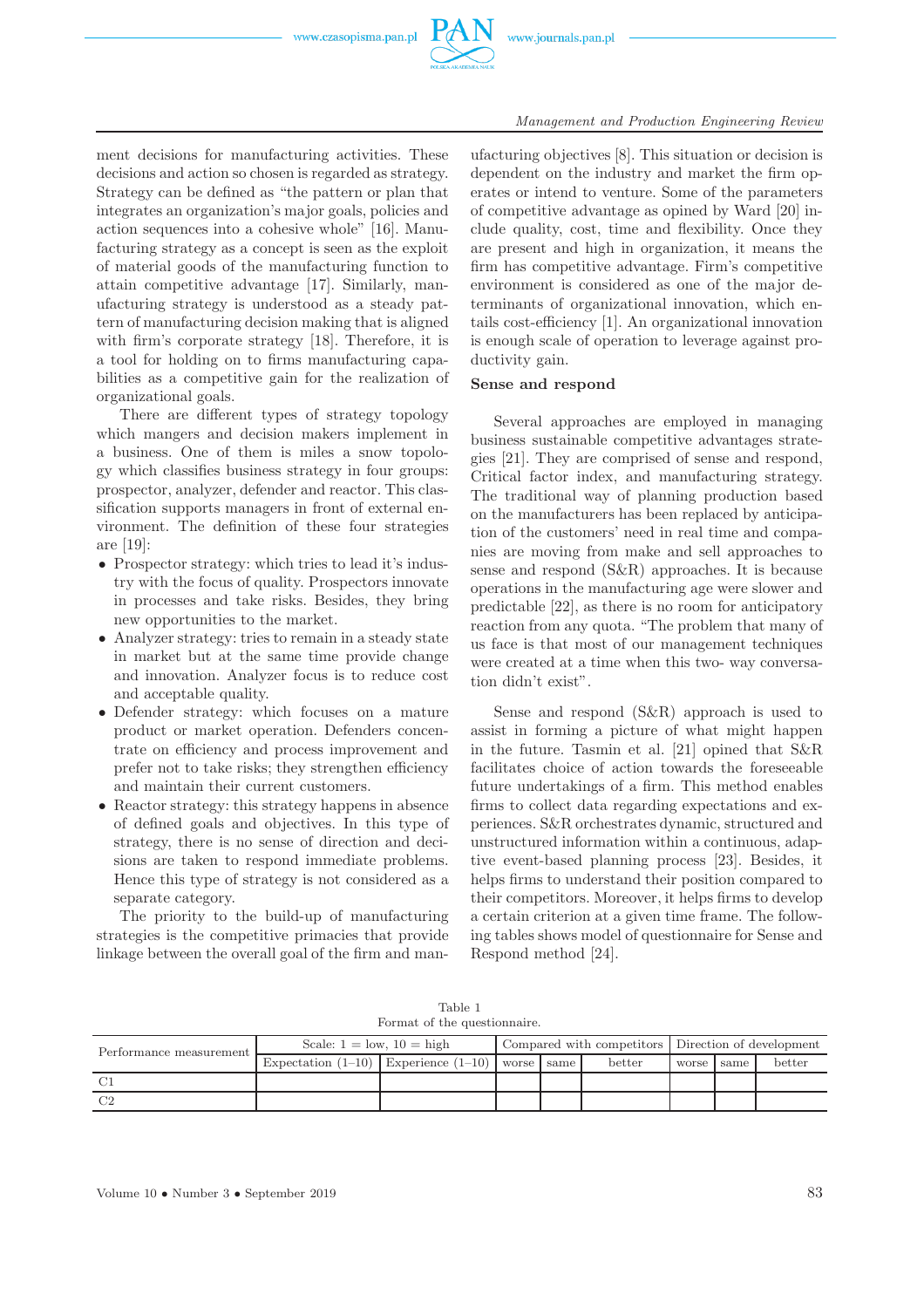

*Management and Production Engineering Review*

#### **RAL model**

The way to integrate Miles & Snow Topology [19] into Sense and Response methodology is to use RAL model. RAL is abbreviated from Responsiveness, Agility and Leanness. A firm can optimize the RAL model components by prioritizing between cost, quality, time and flexibility [25]. The model fundamentally supports firm's operational strategy [21].



The share of different component of RAL model are calculated as follow:

$$
Q\% = \frac{Q}{Q + C + T},\tag{1}
$$

$$
C\% = \frac{Q}{Q + C + T},\tag{2}
$$

$$
T\% = \frac{Q}{Q + C + T},\tag{3}
$$

$$
F\% = \frac{Q}{Q + C + T + F}.\tag{4}
$$

Once the component of RAL model is calculated, the next step is to calculate MSI of operational competitiveness in each group.

The MSI model for prospector group:

$$
\emptyset \sim 1 - (1 - Q\%)^{1/3} (1 - 0.9 \times T\%) (1 - 0.9 \times C\%) \times F\%^{1/3}.
$$
\n(5)

The MSI model for analyzer group:

$$
\lambda \sim 1 - (1 - F\%)[ABS[(0.9 * Q\% - 0.285)
$$
  
\*(0.95 \* T\% - 0.285) (6)  
\*(0.95 \* C\% - 0.285)]<sup>1/3</sup>.

The MSI model for defender group:

$$
\varphi \sim 1 - (1 - C\%^{1/3})(1 - 0.9 \times T\%)(1 - 0.9 \times Q\%) \times F\%^{1/3}.
$$
\n(7)

#### **Strategy detection**

The sample of different attributes used in this study are presented in the next table. In the last column, the attributes from (S&R) questionnaire are assigned to one of the multiple key categories of RAL model: Quality  $(Q)$ , Cost  $(C)$ , Time/Delivery

 $(T)$  and Flexibility  $(F)$ , depending on their most significant effect [8, 24]. These categorizations are performed to integrate Miles & Snow topology into Sense and Respond methodology.

Table 2 Sample of performance measurement which has been applied in this study.

|                                   | <b>ATTRIBUTES</b>                                                     |             |  |  |  |  |
|-----------------------------------|-----------------------------------------------------------------------|-------------|--|--|--|--|
| Knowledge & Technology Management |                                                                       |             |  |  |  |  |
| $\overline{1}$                    | Training and development of the company's Flexibility<br>personnel    |             |  |  |  |  |
| $\overline{2}$                    | Innovativeness and performance of research<br>and development         | Cost        |  |  |  |  |
| 3                                 | Communication between different depart-<br>ments and hierarchy levels | Time        |  |  |  |  |
| 4                                 | Adaptation to knowledge and technology                                | Flexibility |  |  |  |  |
| 5                                 | Knowledge and technology diffusion                                    | Cost        |  |  |  |  |
| 6                                 | Design and planning of the processes and<br>products                  | Time        |  |  |  |  |
|                                   | Processes & Work flows                                                |             |  |  |  |  |
| $\overline{7}$                    | Short<br>and prompt lead-times in<br>order-<br>fulfilment process     | Flexibility |  |  |  |  |
| 8                                 | Reduction of unprofitable time in processes                           | Cost        |  |  |  |  |
| 9                                 | On-time deliveries to customer                                        | Quality     |  |  |  |  |
| 10                                | Control and optimization of all types of in-<br>ventories             | Quality     |  |  |  |  |
| 11                                | Adaptiveness of changes in demands and in<br>order backlog            | Flexibility |  |  |  |  |
|                                   | Organizational systems                                                |             |  |  |  |  |
| 12                                | Leadership and management systems of the<br>company                   | Cost        |  |  |  |  |
| 13                                | Quality control of products, processes and<br>operations              | Quality     |  |  |  |  |
| 14                                | Well defined responsibilities and tasks for<br>each operation         | Flexibility |  |  |  |  |
| 15                                | Utilizing different types of organizing sys-<br>tems                  | Flexibility |  |  |  |  |
| 16                                | Code of conduct and security of data and in-<br>formation             | Cost        |  |  |  |  |
| <b>Information</b> systems        |                                                                       |             |  |  |  |  |
| 17                                | Information systems support the business<br>processes                 | Time        |  |  |  |  |
| 18                                | Visibility of information in information sys-<br>tems                 | Time        |  |  |  |  |
| 19                                | Availability of information in information<br>systems                 | Time        |  |  |  |  |
| 20                                | Quality & reliability of information in infor-<br>mation systems      | Quality     |  |  |  |  |
| 21                                | Usability and functionality of information<br>systems                 | Quality     |  |  |  |  |

#### **Critical factor index (CFI)**

Sensing beforehand then responding correctly to probable events and envisaging what will happen in the future call for a complete decision-making supporting system [27]. "The CFI method is a measure-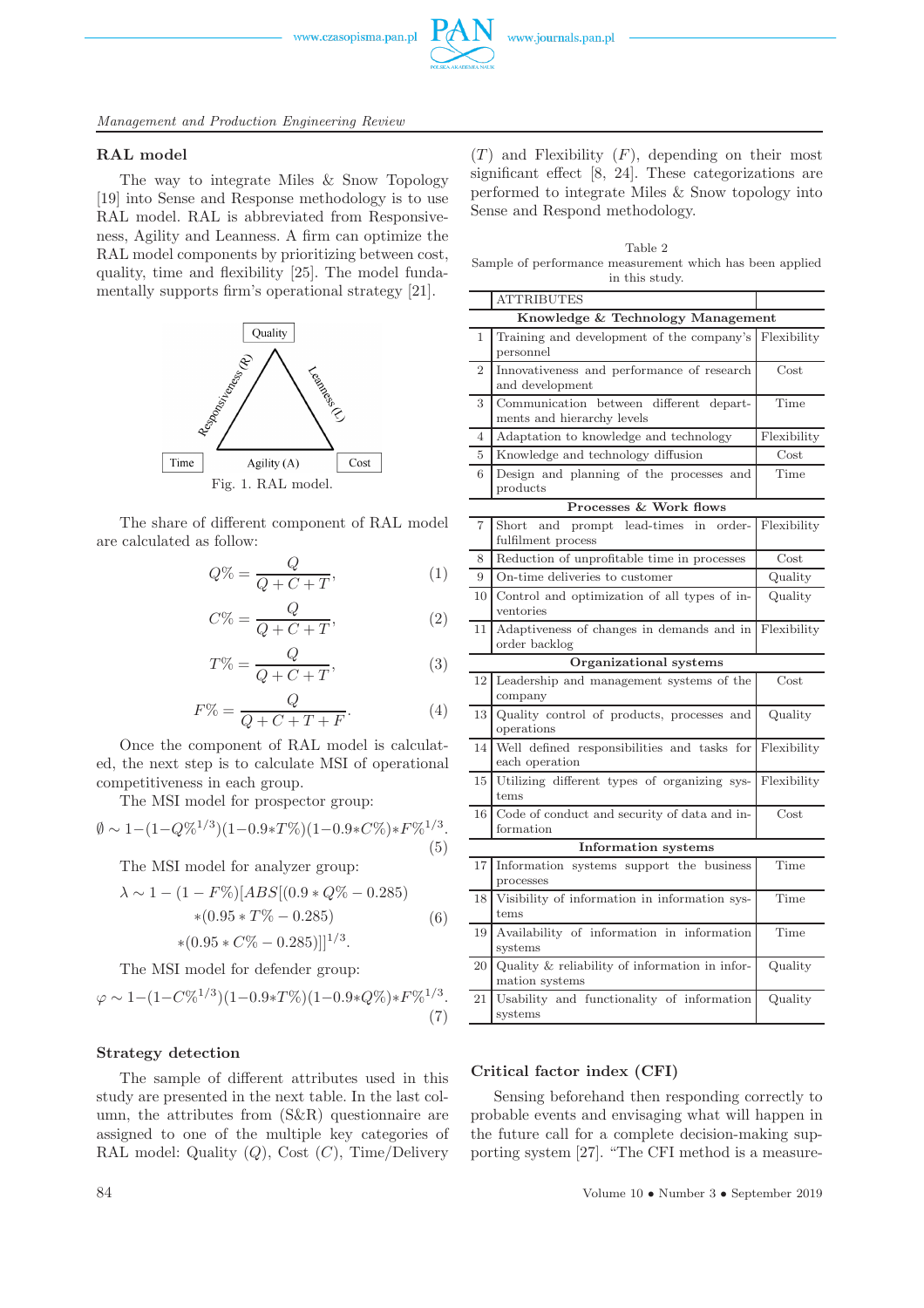



ment tool to indicate which attribute of a business process is critical and which is not, based on the experience and expectations of the company's employees, customers or business partners" [24]. It is a decision making tool which supports firm by providing the list of critical attribute. Later Nadler and Takala [27] developed BCFI from CFI principle. Then SCFI method was developed [28]. The calculations are presented in the following formula:

$$
CFI = \frac{\text{std}(\text{experience}) * \text{std}(\text{expectation})}{a^*},\qquad(8)
$$

$$
BCFI = \frac{b^* \cdot \text{Performance index}}{a^*},\tag{9}
$$

$$
SCFI = \frac{c^* \cdot \text{Performance index}}{a^*},\tag{10}
$$

where

 $a^*$  = Importance index  $*$  Gap index ∗ Development index,

 $b^* = SD$  Expectation index  $\cdot SD$  Experience index,

$$
c^* = \sqrt{\frac{1}{n} \sum_{1}^{n} [\text{experience}(i) - 1]^2}
$$

$$
\cdot \sqrt{\frac{1}{n} \sum_{1}^{n} [\text{expectation}(i) - 10]^2}.
$$

The results of CFIs calculation can be presented in traffic bar charts. There are three different colors for different bars: green, yellow and red. In that bar chart yellow and red color represent over and under resource criteria respectively and green stand for balanced attributes. Both yellow and red attributes are critical.

After calculation CFIs and MSI components, the next step is to calculate SCA levels. By the SCA values, it can be observed how much the resource allocation supports the company's strategy. As the SCA value approaches to 1 the consistency between resource allocation and strategy becomes stronger.

MAPE (absolute percentage error):

$$
SCA = 1 - \sum_{\alpha, \beta, \gamma} \left| \frac{\text{BS} - \text{BR}}{\text{BS}} \right|.
$$
 (11)

RMSE (root means squared error):

$$
SCA = 1 - \left(\sum_{\alpha,\beta,\gamma} \left(\frac{BS - BR}{BS}\right)^2\right)^{1/2}.
$$
 (12)

Volume 10 • Number 3 • September 2019 85

MAD (maximum deviation):

$$
SCA = 1 - \max_{\alpha, \beta, \gamma} \left| \frac{\text{BS} - \text{BR}}{\text{BS}} \right|.
$$
 (13)

Where the BS is the result of manufacture strategy index (MSI) and BR is the results of CFIs.

#### **Knowledge and technology ranking**

Knowledge and technology requirement section has been added to the sense and response (S&R) questionnaire to gather information about the companies' knowledge and technology rankings. Respondents are required to evaluate each attribute in terms of basic, core and spearhead technologies in percentages while keeping the summation of these three terms to 100%.

Basic technology is referring to the technology that is the most critical for the business. Core technologies include technologies that bring competitive advantages to competitors and enable the company to grow. And spearhead technology focuses mainly on future and is the most potential and brings successful business opportunities in future [25].

#### **Coefficient of variance of technology and knowledge and SCA risk**

The following formulas show the level of deviation between the participants' responses in terms of technology share. In fact, this is a measurement to how close are the answers of respondents. The lower the value of an attribute means the results are more reliable [25]

$$
Coef. VarBasic = \frac{Standard DeviationBasic}{AverageBasic}, (14)
$$

$$
Coef. \text{Var}_{Core} = \frac{\text{Standard Deviation}_{Core}}{\text{Average}_{Core}}, \qquad (15)
$$

Coef. VarSpear Head

$$
= \frac{\text{Standard Deviations}_{\text{pear Head}}}{\text{Average}_{\text{Spear Head}}}.
$$
 (16)

Once coefficient of variance (CV) is calculated for all the attributes in all technology level, then the fol-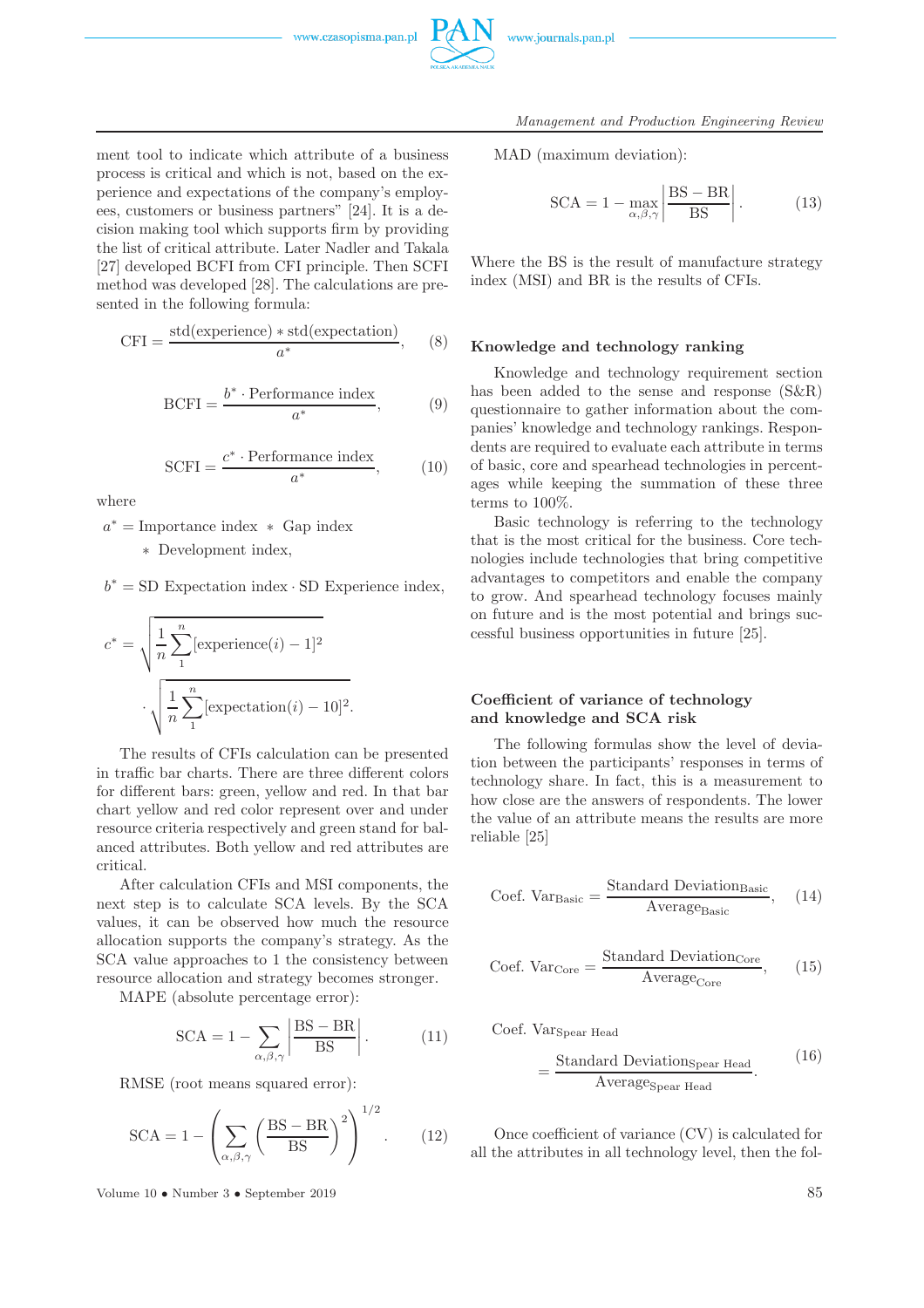

lowing formula are used to calculate the risk of different level of technology

$$
c_1
$$
: Quality,  $c_2$ : Time,  $c_3$ : Cost,  $c_4$ : Flexibility,

$$
\begin{cases}\n\text{Total TK}_{c_1,c_2,c_3,c_4}(\text{RMS}) \\
= \sqrt{\sum_{c_1,c_2,c_3,c_4} \left[ \left( \sum_{b_1,c_1,sh} \text{Coef. Var}_i \right)^2 \right]^2} \\
\text{first, this is the first case.} \\
\text{Basic (RMS)} \\
= \sqrt{\sum_{c_1,c_2,c_3,c_4} \left[ \sum_b \left( \frac{\text{std}_i}{\text{mean}_i} \right)^2 \right]^2} \\
\text{first, risk, Core (RMS)} \\
\text{Partial} \\
= \sqrt{\sum_{c_1,c_2,c_3,c_4} \left[ \sum_{\text{core}} \left( \frac{\text{std}_i}{\text{mean}_i} \right)^2 \right]^2}, \\
\text{TK, risk, Sh (RMS)} \\
= \sqrt{\sum_{c_1,c_2,c_3,c_4} \left[ \sum_{sh} \left( \frac{\text{std}_i}{\text{mean}_i} \right)^2 \right]^2}. \\
\text{(17)}\n\end{cases}
$$

Once the total and partial risk of different technology level is calculated, the next is to calculate SCA risk level considering technology. Next formula is used to do that:

Total Risk  $(Geom) = [(1 - SCA)TK$  risk $]^{1/2}$  $(18)$ 

Total SCA risk level =  $1 -$  Total Risk (Geom), (19)

#### **Case study**

In this study, sense and respond (S&R) questionnaire data are collected from a Malaysian furniture industry. Four respondents answered the sense and respond questionnaire.

#### **CFIs and business strategy results**

The results of BCFI for future are presented in traffic bar chart in Fig. 2.

As the bar chart presents, most of the criteria in "Organization system" sector are under resource attribute i.e., critical and needed to be improved in terms of resource allocation. On the other hand, most of attributes in "process and work flows" area are balanced.



The next is to present the values of the multiple key categories of RAL model  $(Q, C, T \text{ and } F)$ . These values are calculated separately based on CFIs values of the classified criteria (Table 3).

As the number in the table shows, the focus of company strategy is time.

| Table 3             |         |      |      |             |  |  |
|---------------------|---------|------|------|-------------|--|--|
| RAL model elements. |         |      |      |             |  |  |
|                     | Quality | Cost | Time | Flexibility |  |  |
| CFI(P)              | 0.00    | 0.09 | 0.91 | 0.16        |  |  |
| CFI(F)              | 0.00    | 0.16 | 0.84 | 0.15        |  |  |
| BCFI(P)             | 0.29    | 0.21 | 0.50 | 0.16        |  |  |
| BCFI(F)             | 0.35    | 0.27 | 0.38 | 0.22        |  |  |
| SCFI(P)             | 0.33    | 0.16 | 0.51 | 0.16        |  |  |
| SCFI(F)             | 0.36    | 0.24 | 0.39 | 0.21        |  |  |
| NSCFI(P)            | 0.36    | 0.24 | 0.40 | 0.23        |  |  |
| $N$ SCFI $(F)$      | 0.37    | 0.25 | 0.37 | 0.24        |  |  |

Based on calculated elements of RAL model, the business strategy of company is calculated, and the results shows that company business strategy is mainly analyzer. The following table and figure present company business strategy based on BCFI calculation.

Table 4 The company business strategy.

|        | Prospector | Analyzer | Defender   | Reactor |
|--------|------------|----------|------------|---------|
| Past   | 0.92       | 0.95     | $\rm 0.91$ | 0.91    |
| Future | 0.91       | 0.96     | 0.90       | 0.91    |



Fig. 3. The company business strategy.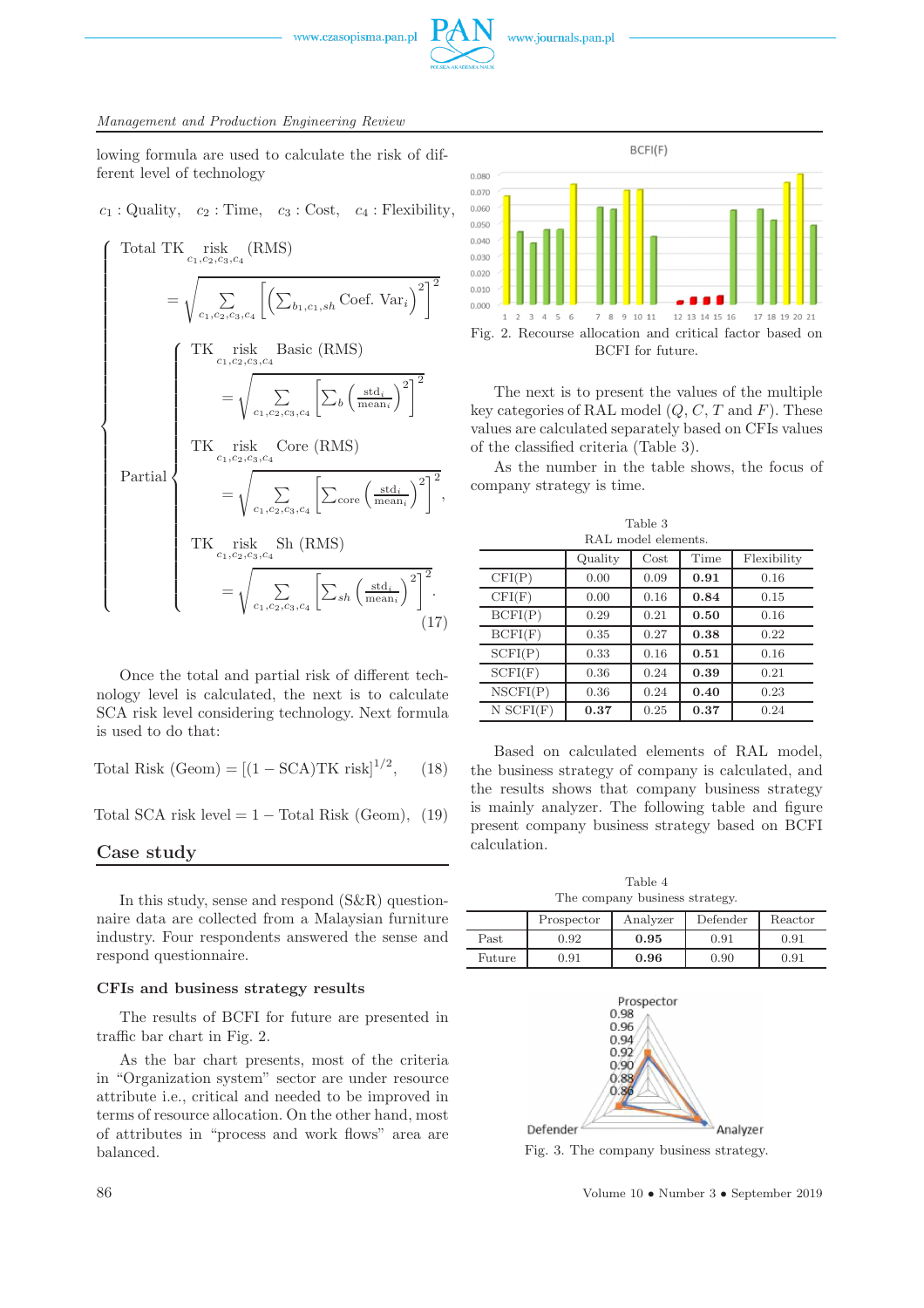

*Management and Production Engineering Review*

Company tries to keep its operational strategy type unchanged as analyzer strategy, but in future the share of Analyzer group is slightly higher while the share of prospector group is less.

#### **Results of K/T rankings**

Core technology as Company's current competitive technology share seems to be around 41%. The share of basic technology is 25% and Spearhead technology is observed around 33% (Fig. 4).



Following the formula 14–17, the coefficient of variance of different technology types and it's risk of different technology type are calculated as follows.



Fig. 5. The coefficient variance of different technology.

As the Fig. 5 shows, the main source of uncertainties in company is basic technology. And the risk of knowledge and technology correspond to basic technology is the highest among these three types of technology.



Fig. 6. The risk associated to each technology type.

| Table 5                                                 |
|---------------------------------------------------------|
| Risk of different technology level correspond different |
| element of RAL model.                                   |

|           |       | ( )   |       |       |  |  |
|-----------|-------|-------|-------|-------|--|--|
| Basic     | 0.35  | 0.25  | 0.29  | 0.30  |  |  |
| Core      | 0.066 | 0.159 | 0.090 | 0.192 |  |  |
| Spearhead | 0.131 | 0.098 | 0.131 | 0.133 |  |  |

The SCA level of business strategy of company without and with technology and knowledge effect is presented in the following.

Table 6 SCA level (without T/K effect).

| <b>SCA Level</b> |             |      |      |  |      |  |
|------------------|-------------|------|------|--|------|--|
|                  | <b>MAPE</b> | RMSE | MAD  |  | GМ   |  |
| P-CFI            | 0.89        | 0.78 | 0.83 |  | 0.83 |  |
| F-CFI            | 0.73        | 0.83 | 0.86 |  | 0.80 |  |
| P-BCFI           | 0.96        | 0.97 | 0.98 |  | 0.97 |  |
| F-BCFI           | 0.98        | 0.99 | 0.99 |  | 0.99 |  |
| <b>P-SCFI</b>    | 0.92        | 0.95 | 0.96 |  | 0.95 |  |
| F-SCFI           | 0.97        | 0.98 | 0.98 |  | 0.97 |  |
| P-NSCFI          | 0.97        | 0.98 | 0.98 |  | 0.97 |  |
| F-NSCFI          | 0.97        | 0.98 | 0.99 |  | 0.98 |  |

Table 7 SCA level with T/K effect.

| $SCA$ (New $T/K$ effect) |       |       |      |      |  |  |
|--------------------------|-------|-------|------|------|--|--|
|                          | Total | Basic | Core | SН   |  |  |
| $P-CFI$                  | 0.66  | 0.68  | 0.79 | 0.80 |  |  |
| F-CFI                    | 0.63  | 0.66  | 0.77 | 0.78 |  |  |
| P-BCFI                   | 0.86  | 0.87  | 0.91 | 0.91 |  |  |
| F-BCFI                   | 0.90  | 0.91  | 0.94 | 0.94 |  |  |
| P-SCFI                   | 0.80  | 0.82  | 0.88 | 0.88 |  |  |
| F-SCFI                   | 0.87  | 0.88  | 0.92 | 0.92 |  |  |
| P-NSCFI                  | 0.87  | 0.88  | 0.92 | 0.92 |  |  |
| F-NSCFI                  | 0.88  | 0.89  | 0.93 | 0.93 |  |  |

Comparing two tables above shows that considering technology and knowledge effect, the SCA risk level increases in this company (lower SCA).

#### **Discussion and conclusion**

This paper proposes a new method to evaluate the risk of different types of technology. Knowing the risk correspond to different technology type helps manager in the decision making related to technology investment. In fact, it shows which technology supports company business strategy (cost reduction or differentiation) more and which not. The model has been implemented successfully previously in two high-tech starts ups [29] and this research applies that in more conventional industry. Since technology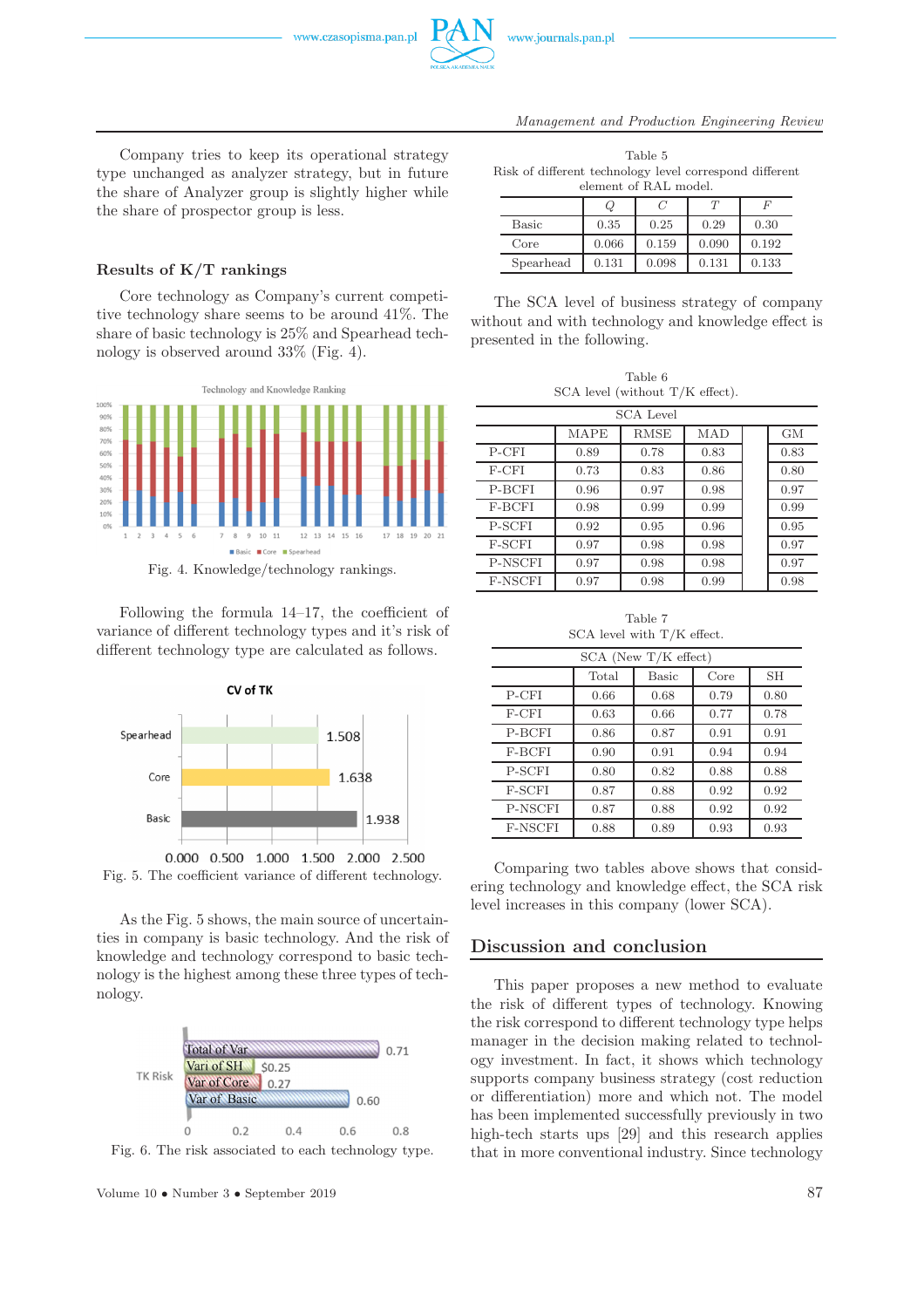

is one of the main drives of competition [2], the decision about that is crucial. Having known that technology could help company to increase the quality of products, reduce cost or make differentiation, the connection between technology and business strategy is clear .The paper applies resource based view (RBV) by barney [3] for assisting technology decision making process having in mind sustainable competitive advantage approaches [15].

The presented SCA model is based knowledge and technology here provides decision maker better tool towards gaining sustainable competitive advantages by making right decision regarding different technology type. The technology decision could be increasing investment or out-sourcing for example.

Moreover, the model process the possibility of:

- Observing the right type of operation strategy (cost, quality and time) which could result in company better performance.
- Investigating which company units follow company business strategy and which not.
- Take better strategic action by knowing the criteria which are unbalanced in terms of resource allocation.

The furniture manufacturing firm (this case study) is a Malaysian-owned company of medium size type industry, employing around 250 employees and listed in the Malaysian Bourse Stock of Exchange, since 2000. It produces high-grade office tables, chairs, office cabinets and cubicle partitions (marketed under AT Office system) for local and export markets to Japan, China, USA, Europe and the Middle-eastern countries. The case company has attained international quality certifications, such as from ISO 9001 UKAS Quality Management, MTTC and PEFC.

The research finding shows that this case company is not leading in term of technology (spear head technology share is around 33%). Therefore, the enhancement of technology and knowledge to SCA values is not significantly seen in this study. The usage of the core technologies is around 41% and it might seem relatively sufficient. In terms of basic technology, while its share is the lowest (around 25%), it has the highest source of uncertainties among technology types.

Although the model introduced in this paper provides an adequate practical value in case of strategic analyses and strategic decision-making process regarding technology and knowledge role in gaining competitive advantages, it still should to be tested with higher number of organizations in different type and size in order to find the best formula to validate the strategic decision (MAPE, RSME or MAP).

Although the effect of technology and knowledge on SCA observed by the proposed model here is not significant, it cannot be neglected. The main goal of this paper is to investigate the effect of different technology types on SCA level by considering the uncertainties in different technology. In case study section, the analyses are performed, and the recommendations are provided for the decision makers. Moreover, the analytical model presented in this paper could be considered as a great source to observe the weaknesses and strengths of the company's operations and accordingly to take required actions to keep up the sustainability of the company's development.

#### **References**

- [1] Ganter A., Hecker A., *Deciphering antecedents of organizational innovation*, Journal of Business Research, 66, 575–584, 2013.
- [2] Porter M.E., *Technology and competitive advantage*, Journal of Business Strategy, 5, 60, 1986.
- [3] Barney J., *Firm resources and sustained competitive advantage*, Journal of Management, 17, 1, 99–120, 1991.
- [4] Porter M.E., *Competitive strategy: Techniques for analyzing industries and competitors*, New York, Free Press, 1980.
- [5] Veliyath R., Fitzgerald E., *Firm Capabilities, business strategies, customer preferences, and hypercompetitive arenas: the sustainability of competitive advantages with implications for firm competitiveness*, Competitiveness Review: An International Business Journal, 10, 1, 56–82, 2000.
- [6] Ray G., Barney J.B., Muhanna W.A., *Capabilities, business processes, and competitive advantage: choosing the dependent variable in empirical tests of the resource-based view*, Strategic Management Journal, 25, 1, 23–37, 2004.
- [7] Maleki F., Hosseinpour M., Rafiemanesh H., Salehi F., Lotfi Z. et al., *The review of community assessment papers to determine priority problems in selected populations of Iran*, Journal of School of Public Health & Institute of Public Health Research, 12, 3, 2014.
- [8] Abdoul Malek N.A., Shahzad K., Takala J., Bojnec S., Papler D., Liu Y., *Analyzing sustainable competitive advantage: strategically managing resource allocations to achieve operational competitiveness*, Management and Production Engineering Review, 6, 4, 70–86, 2015.
- [9] Ojo E., Mbohwa C., Akinlabi E., *Sustainabilitycompetitive advantage?*, Proceedings of the 2015